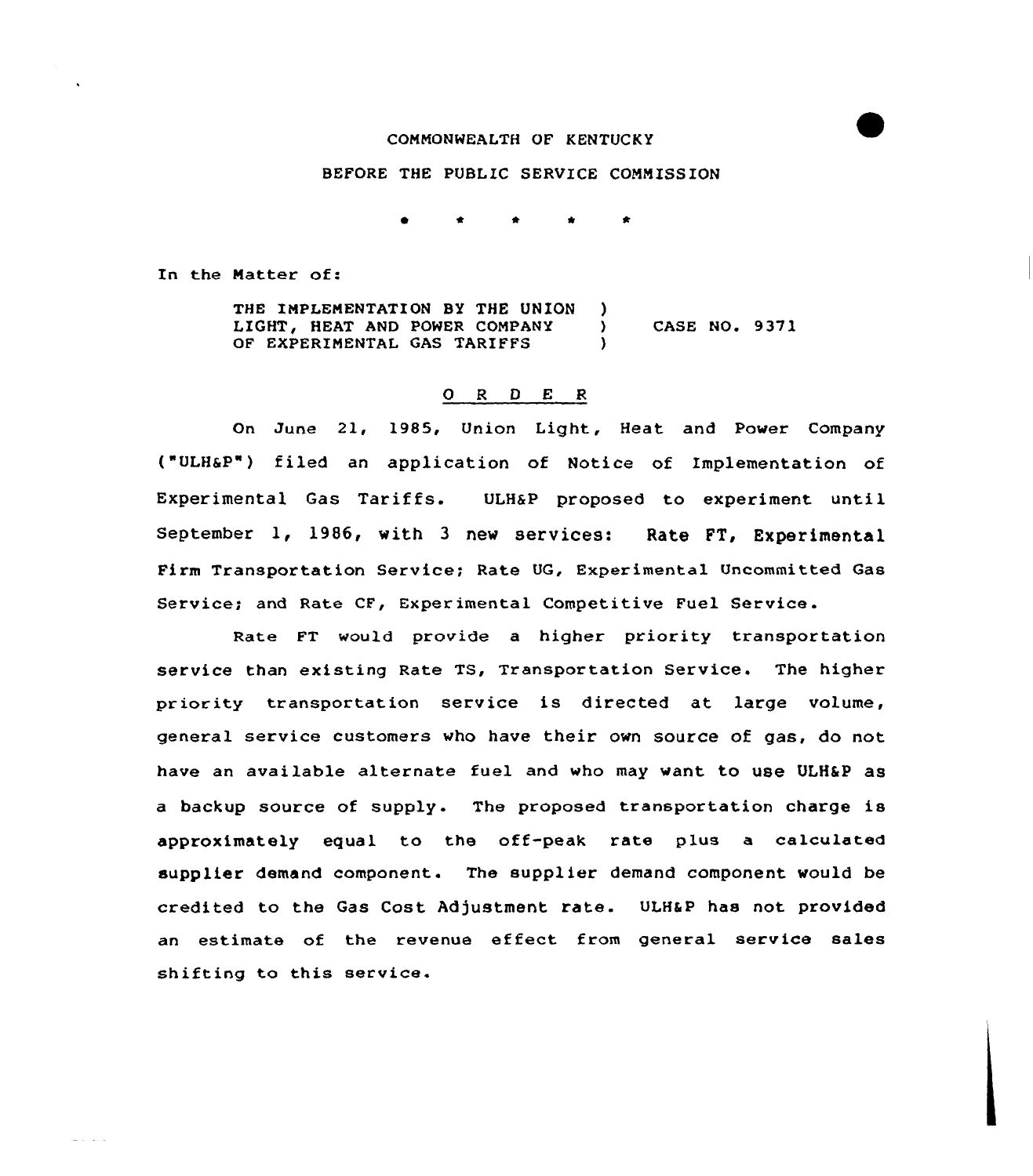Rate UG would provide access to lower cost spot market gas during the non-heating season. This service is directed at seasonal customers currently on firm service that would not generally use a large volume of gas during the winter season. The proposed gas cost would be based on the average of all spot market gas purchased by ULHaP. <sup>A</sup> transportation rate approximately equal to the firm gas rate plus a calculated supplier demand component is charged. The supplier demand component would be credited to the Gas Cost Adjustment rate. ULH&P has not provided an estimate of the revenue effect from firm sales shifting to this service.

 $\mathcal{A}$  , and  $\mathcal{A}$  , and  $\mathcal{A}$ 

Rate CF would provide gas brokerage services to individual customers on <sup>a</sup> "hest efforts" basis. The service is directed at off-peak customers with alternative fuel capabilities, who have limited access to an inexpensive supply of gas. The proposed gas cost would be based on the average cost of all spot market gas purchased by ULHaP. <sup>A</sup> variable transportation rate based on the customers' cost of a competitive fuel would be charged within a range of 30 cents per Mcf to \$2.50 per Mcf.

The Commission is concerned about local gas distribution companies losing sales to alternate fuels in the light of recent declining oil prices. The Commission is of the opinion that ULH6P should have reasonable tools available to meet this competition. Existing tariff TS provides flexibility in transportation rates to meet alternate fuel competition. The proposed CF tariff provides an additional tool by addressing customers who are unable to obtain transportation capacity on interstate pipelines and making

 $-2-$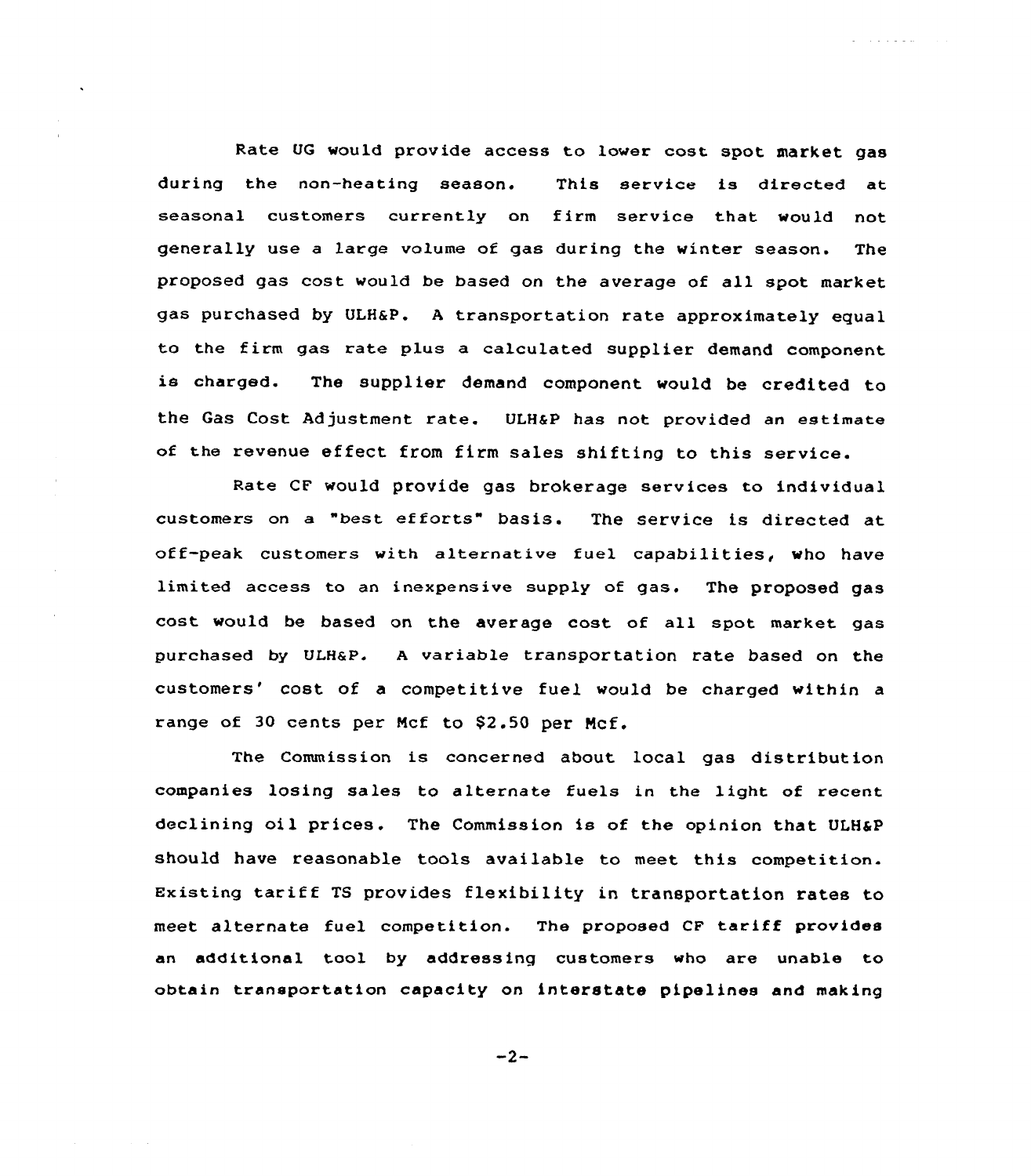available a lower cost of gas than that applied to ULH&P's general system sales. Proposed Rates UG and FT are not designed to meet alternate fuel competition. The Commission is currently considering a range of gas regulation issues in Administrative Case No. 297, An Investigation of the Impact of Federal Policy on Natural Gas to Kentucky Consumers and Suppliers. The Commission finds no compelling reason to implement proposed Rates UG and FT at this time.

Under proposed Rate CF, ULH6P would purchase gas as agent for individual customers, as well as purchasing gas for system supply. The Commission is concerned that this purchasing practice could present a potential conflict of interest. The Commission is also concerned that in procuring lower cost gas for individual customers, any cost reductions be those necessary to retain load and not so great as to eliminate any benefit to the system of retaining the load. The proposal to charge brokerage customers a rate based on the average cost of all spot market purchases provides some limitation on conflict of interest problems. The Commission is of the opinion that a restriction requiring ULH&P to charge brokerage customers a rate no less than that of the highest cost portion of its spot market purchases plus an agency fee of <sup>5</sup> cents per Ncf provides a more suitable safeguard. Revenues from the agency fee should be credited to ULHaP's quarterly gas cost adjustment.

Proposed Rate CF allows transportation charges substantially in excess of the 76 cents per Mcf maximum under Rate

 $-3-$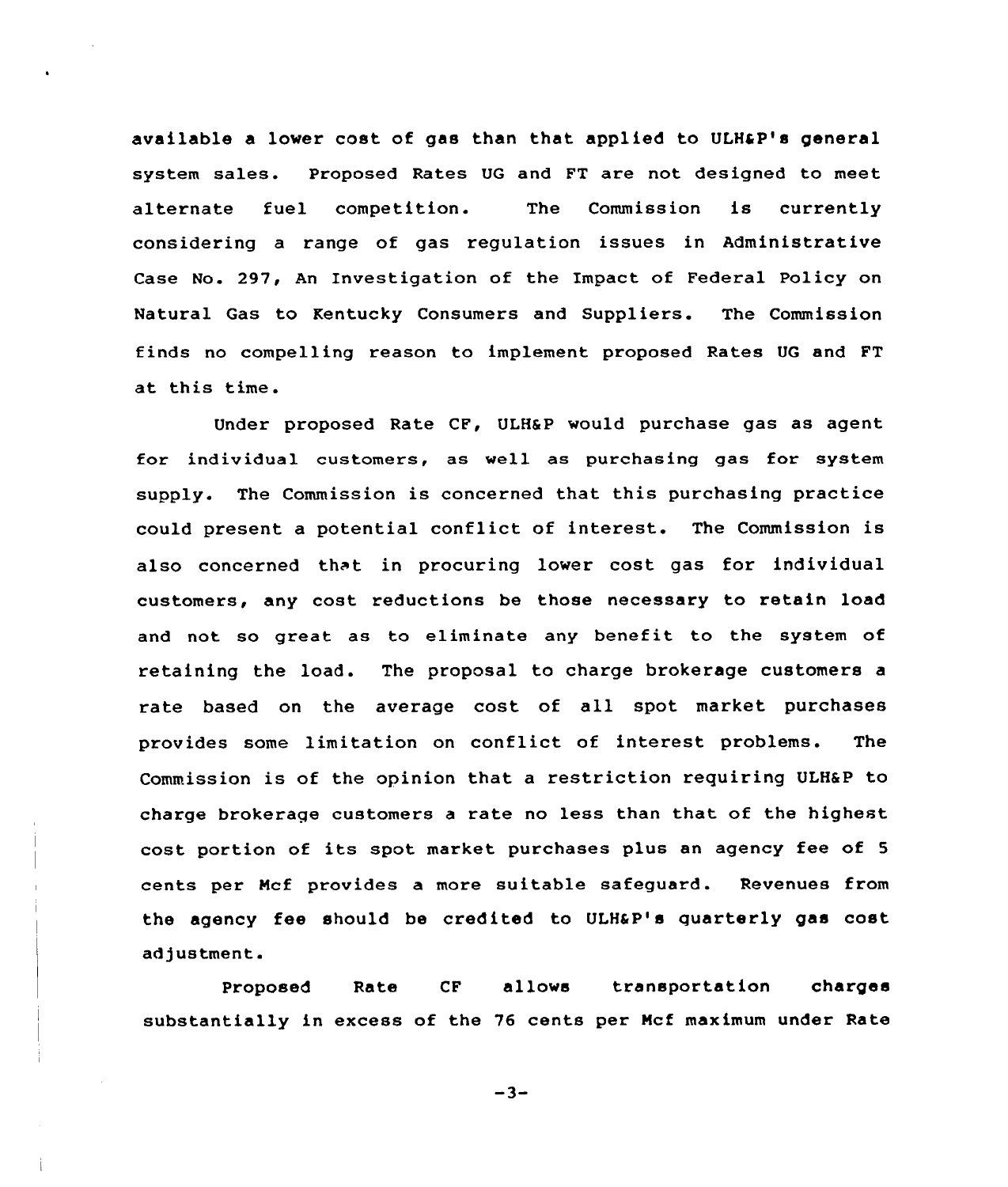TS. ULHSP stated that there was no specific cost basis for this proposed rate. The Commission is of the opinion that, ULH&P has not supported a transportation rate other than the already approved, flexible Rate TS.

ULHaP's access to firm transportation service on the Columbia Transmission System as a result of the Omnibus Settlement Agreement approved by FERC in 1985 places the Distribution Company in a unique position. Since Columbia Transmission is one of the fev interstate pipelines to declare itself <sup>a</sup> transporter under Order 436, all transportation capacity has been fully allocated. At this time there is not any transportation capacity available directly to commercial and industrial customers in Kentucky. Through the proposed CF tariff, ULH6P will be permitting commercial and industrial customers to use transportation capacity on the interstate pipeline that would not be used by ULH&P for general system supply. This unique access to firm transportation service on the interstate pipeline should be considered in determining the appropriate transportation rate.

The Commission is approving tariffs for ULH&P to compete in the market for commercial and industrial customers with alternate fuel capability. The risks, as well as the rewards, of competition in such <sup>a</sup> market must, to <sup>a</sup> great extent, fall to ULHSP's shareholders. The Commission is of the opinion that when loads are lost to alternate fuels, the lost contribution to fixed costs will not necessarily be borne by captive customers.

-4-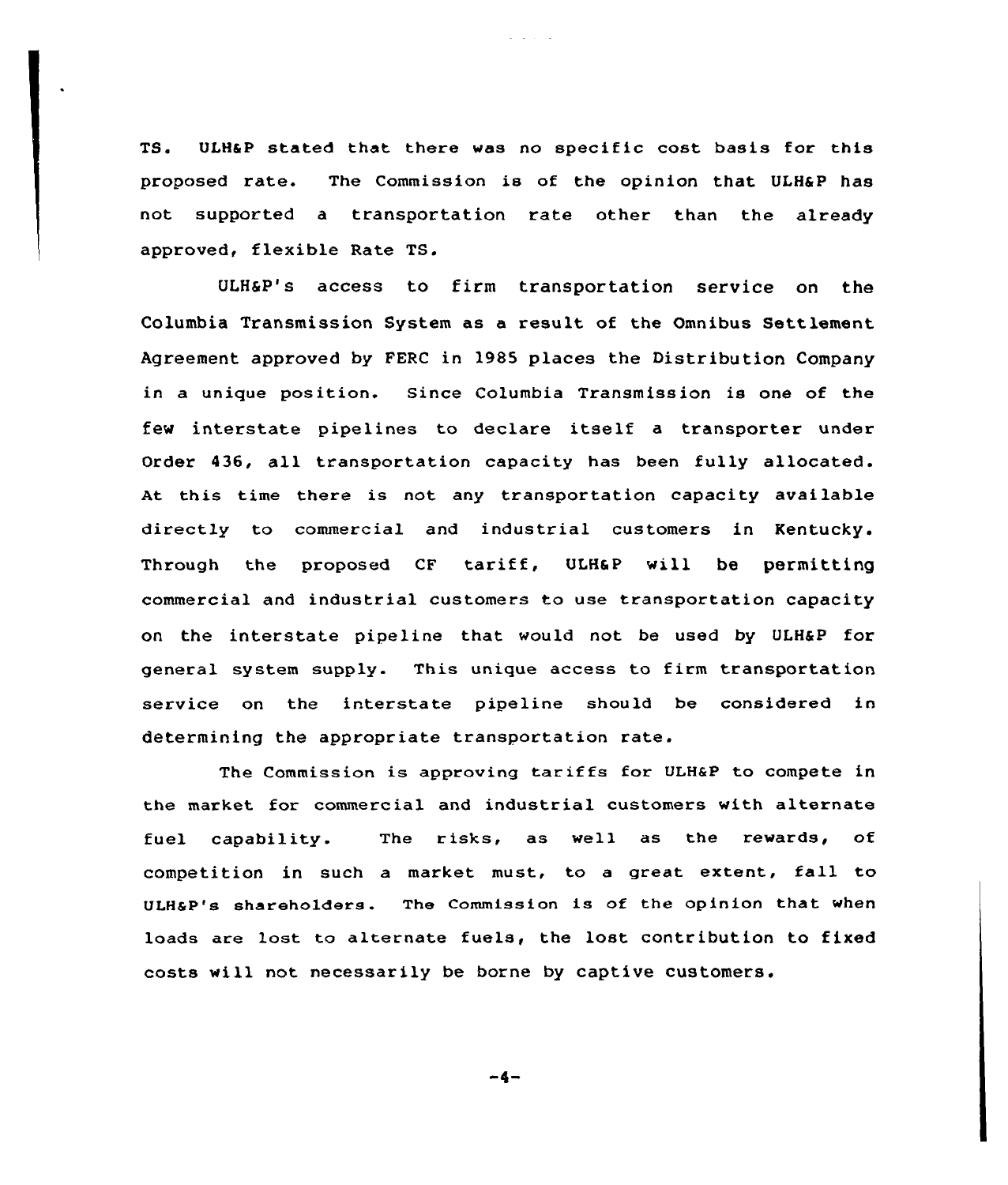As ULH6P increases the variety of services it offers to be competitive with alternate fuels, it should also increase its efforts to obtain the lowest cost supply available for its captive customers. ULHaP should be evaluating alternate suppliers and considering innovative supply and transportation contracts to obtain the benefits of natural gas supply competition for all its customers.

The degree to which the risks of competition will be borne by ULH&P's shareholders and customers will be affected by the extent of the Company's efforts to decrease cost to all customers.

After reviewing the record in this case and being advised, the Commission is of the opinion and finds that:

l. ULH&P's Proposed FT and UG tariffs should be denied.

2. ULH6 P's proposed CF tariffs should be approved on an experimental basis for l year effective with the date of this Order and with the following modifications. The rate should be no less than that of the highest cost portion of ULH&P's spot market purchases plus a nominal agency fee of <sup>5</sup> cents per Ncf plus a transportation fee. The transportation fee should be based on Rate TS. All revenues from agency fees should be credited to ULHSP's quarterly gas cost adjustment.

3. ULH&P should file monthly reports detailing the operation of Rate CF and including participating customers, their alternate fuels and prices per mmbtu, volumes nominated, price per Ncf and per mmbtu, agency fees billed and transportation fees and revenues. At the end of each quarter the report should include an estimate of the costs to provide this service.

 $-5-$